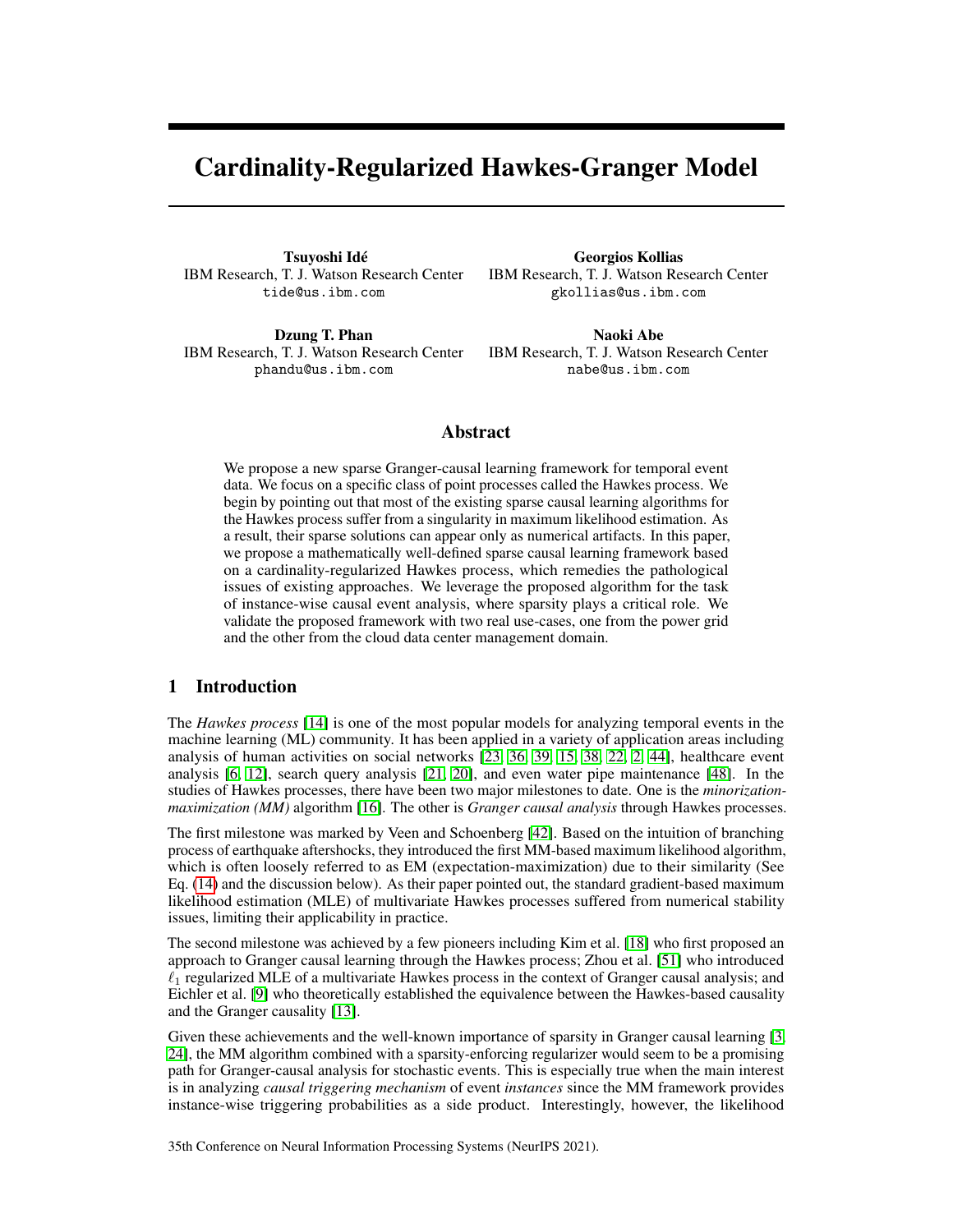

<span id="page-1-0"></span>Figure 1: The Hawkes-Granger model allows two different levels of causal analysis: (a) instance-wise and (b) type-wise, in which well-defined *sparsity* is essential for causal diagnosis. (c) Example of five-variate point process data, where each '|' represents an event instance.

function of the MM algorithm has a singularity that in fact prohibits any sparse solutions. Despite its significance, to date little attention has been paid to this issue in the ML community.

In this paper, we provide a mathematically well-defined solution to sparse causal learning on temporal event data for the first time. Specifically, we introduce a novel *cardinality-regularized* MM framework for the Hawkes process. Although cardinality- or  $\ell_0$ -regularization is known as an ideal way of enforcing sparsity, it makes optimization problems generally hard to solve. Even checking the feasibility is NP-complete [\[17\]](#page-10-10). We will show that the Hawkes process in fact has a semi-analytic solution under an  $\ell_0$ -constraint, which is free from pathological issues due to the logarithmic singularity at zero, unlike existing  $\ell_1$ -regularization approaches [\[51,](#page-12-4) [46\]](#page-12-5). By leveraging the well-defined sparsity and the side product provided by the MM framework, we tackle the task of instance-wise causal diagnosis in real world domains. Since any event instance occurring in the past is a potential candidate cause of a given event of interest, achieving sufficient sparsity in the learned causal structure has proven critical in these applications. See also Fig. [1](#page-1-0) for illustration.

To the best of our knowledge, this work represents the first  $\ell_0$ -regularized MM learning framework for the Hawkes process applied to simultaneous instance- and type-level causal analysis.

# 2 Related work

Related work relevant to this paper can be categorized into the following five categories.

Graphical Granger models: For multivariate temporal data, sparse graphical modeling with a (group) lasso penalty [\[3,](#page-10-9) [24,](#page-11-6) [25\]](#page-11-7) has been a standard approach to Granger causal analysis in the ML community. It replaced subtle independence tests with sparse matrix estimation in a systematic way, and significantly expanded the application field of Granger causal analysis. Their neural extension has also been proposed recently [\[40\]](#page-12-6). However, most of those studies use vector autoregressive (VAR) or state-space models (including recurrent neural networks (RNNs)) and thus assume as the input multivariate time-series data with a regular time interval. As a result, they cannot handle event sequences without a certain aggregation/smoothing operation and thus it is not possible to analyze causal structure of event *instances*. We will show that event aggregation can seriously impact significantly impact the accuracy of causal analysis Sec. [6.](#page-7-0)

Conventional MLE: Since Hawkes' original proposal [\[14\]](#page-10-0), gradient-based MLE has been a mainstream approach to fitting Hawkes processes (see, e.g. [\[34\]](#page-11-8)). In particular, it has been used extensively in the field of seismology [\[32\]](#page-11-9). However, as Veen and Schoenberg [\[42\]](#page-12-3) and Mark and Weber [\[26\]](#page-11-10) convincingly demonstrated, gradient-based MLE tends to have numerical instability issues. Unless detailed prior knowledge on the data generating mechanism is available, which is indeed the case in seismology, its applicability to industrial stochastic event data can be limited. Stochastic optimization can be leveraged (e.g. [\[31\]](#page-11-11)), but it brings in extra variability to inference. In addition to conventional MLE, there are a few other methods to fit multivariate Hawkes processes, such as least squares [\[47,](#page-12-7) [5\]](#page-10-11) and moment matching [\[1\]](#page-9-0). They trade off the direct linkage to the likelihood principle for computational stability, and are out of our scope. This paper focuses on how to enhance the MM algorithm through cardinality regularization for a sparser and thus more interpretable solution.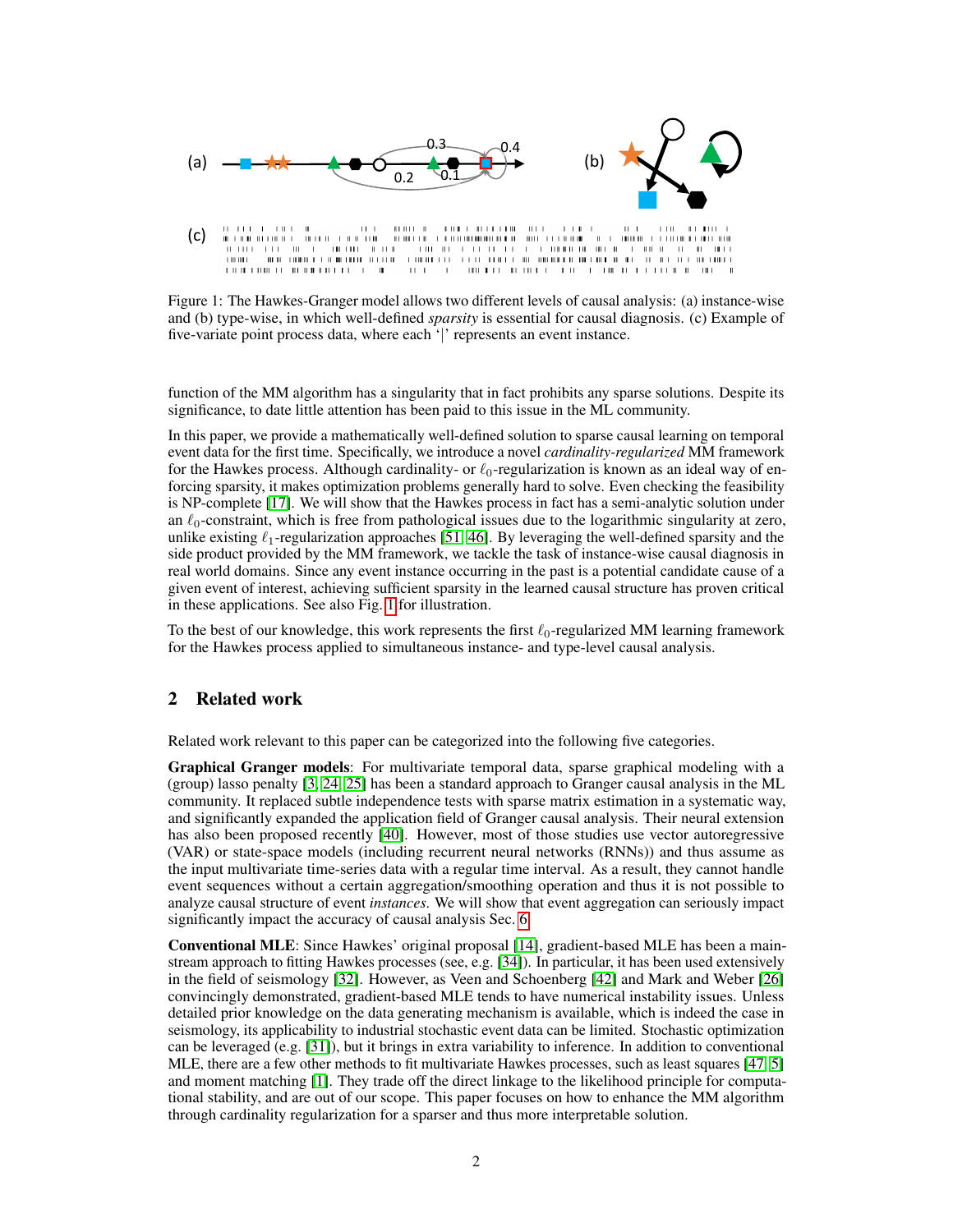Neural Hawkes models: Neural point process models typically replace all or part of the terms of the Hawkes intensity function to capture nonlinear temporal dependencies [\[8,](#page-10-12) [45,](#page-12-8) [27,](#page-11-12) [41,](#page-12-9) [33,](#page-11-13) [11,](#page-10-13) [52\]](#page-12-10). However, most of the works either assume regular-interval time-series or lack the perspective of instance-wise causal triggering. The transformer architecture [\[50\]](#page-12-11), on the other hand, allows extracting instance-level information, but the self-attention filter essentially represents auto-correlation rather than Granger causality, making it inapplicable to event-causal diagnosis. Also, the positional encoding approach, originally introduced in a machine translation task, where the notion of time-stamp does not exist, implicitly assumes a regular time grid, partly sharing the same limitation as VAR- and RNNbased methods. Finally, it lacks systematic sparsity-enforcing mechanisms for better interpretability.

Sparse MM algorithms: As discussed in Introduction, Zhou et al. [\[51\]](#page-12-4) and Xu et al. [\[46\]](#page-12-5) are the pioneers who first attempted to combine sparsity-enforcing regularizers with the MM algorithm. Unfortunately, due to the logarithmic singularity of the likelihood function, sparsity can only be achieved as a numerical artifact under  $\ell_{1}$ - and  $\ell_{2,1}$  constraints. Sections [5](#page-5-1) and [6](#page-7-0) will demonstrate this point theoretically and empirically.

Applications of Hawkes processes: Somewhat related to our motivation, there are a few recent studies that pay particular attention to the duality between microscopic (instance-level) and macroscopic (type- or aggregate-level) random processes. For instance, Wang et al. [\[43\]](#page-12-12) discuss the relationship between a point process and a rate equation at an aggregate level, Li et al. [\[19\]](#page-10-14) discuss macroscopic information diffusion through human interactions, and Zhang et al. [\[49\]](#page-12-13) discuss failure propagation in compressor stations. None of them, however, explicitly performs simultaneous instance- and type-level causal analysis. As discussed in Sec. [6,](#page-7-0) our framework can be viewed as a disciplined and effective solution to the issue of "warning fatigue," which prevails across many industries [\[10,](#page-10-15) [28,](#page-11-14) [7\]](#page-10-16).

# 3 Preliminaries

This section provides the problem setting and recapitulates the basics of stochastic point processes.

## 3.1 Problem setting

Before getting into the formal definitions, let us take a brief look at a concrete use-case from cloud data center management (See Sec. [6](#page-7-0) for more details). In a data center, various computer and network devices continuously produce numerous event logs, which can be viewed as marked temporal event data with "marks" being the warning types. Due to inter-connectivity of the devices, one event from a device, such as a warning of type "response time too long," may trigger many related events downstream. The more critical the original error, the more numerous the resulting set of events tend to be. Thus for a given event *instance* of interest (called the target), it is desirable to find which event instances in the past are causally related to it. We call this task *event causal diagnosis*.

There are two essential requirements in event causal diagnosis. The *first* one is the ability of providing instance-specific causal information in addition to the type-level causality. For instance, even if the i-th event type is *on average* likely to have a causal relationship with the j-th type, one specific *instance* of the *i*-th event type may have occurred spontaneously. A practical solution for event causal analysis must therefore perform type- and instance-level causal analysis simultaneously. The *second* requirement is the ability of providing *sparse* causal relationship. Since the number of event instances can be large, the capability of effectively shortlisting the candidates that may be causally related to a target event is essential in practice. To the best of our knowledge, our sparse Hawkes-Granger model is the first that meets these two requirements.

We are given an event sequence of  $N + 1$  event *instances*:

$$
\mathcal{D} = \{ (t_0, d_0), (t_1, d_1), \dots, (t_N, d_N) \},\tag{1}
$$

where  $t_n$  and  $d_n$  are the timestamp and the *event type* of the *n*-th event, respectively. The timestamps have been sorted in non-decreasing order  $t_0 \le t_1 \le \cdots \le t_N$ . There are D event types  $\{1, 2, \ldots, D\}$ with  $D \ll N$ . We take the first time stamp  $t_0$  as the time origin. Hence, the remaining N instances are thought of as realization of random variables, given  $d_0$ . As a general rule, we use t or u as a free variable representing time while those with a subscript denote an instance.

The main goal of event causal diagnosis, which is an *unsupervised learning task*, is to compute the instance *triggering probabilities*  $\{q_{n,i}\}$ , where  $q_{n,i}$  is the probability for the *n*-th event  $(n = 1, \ldots, N)$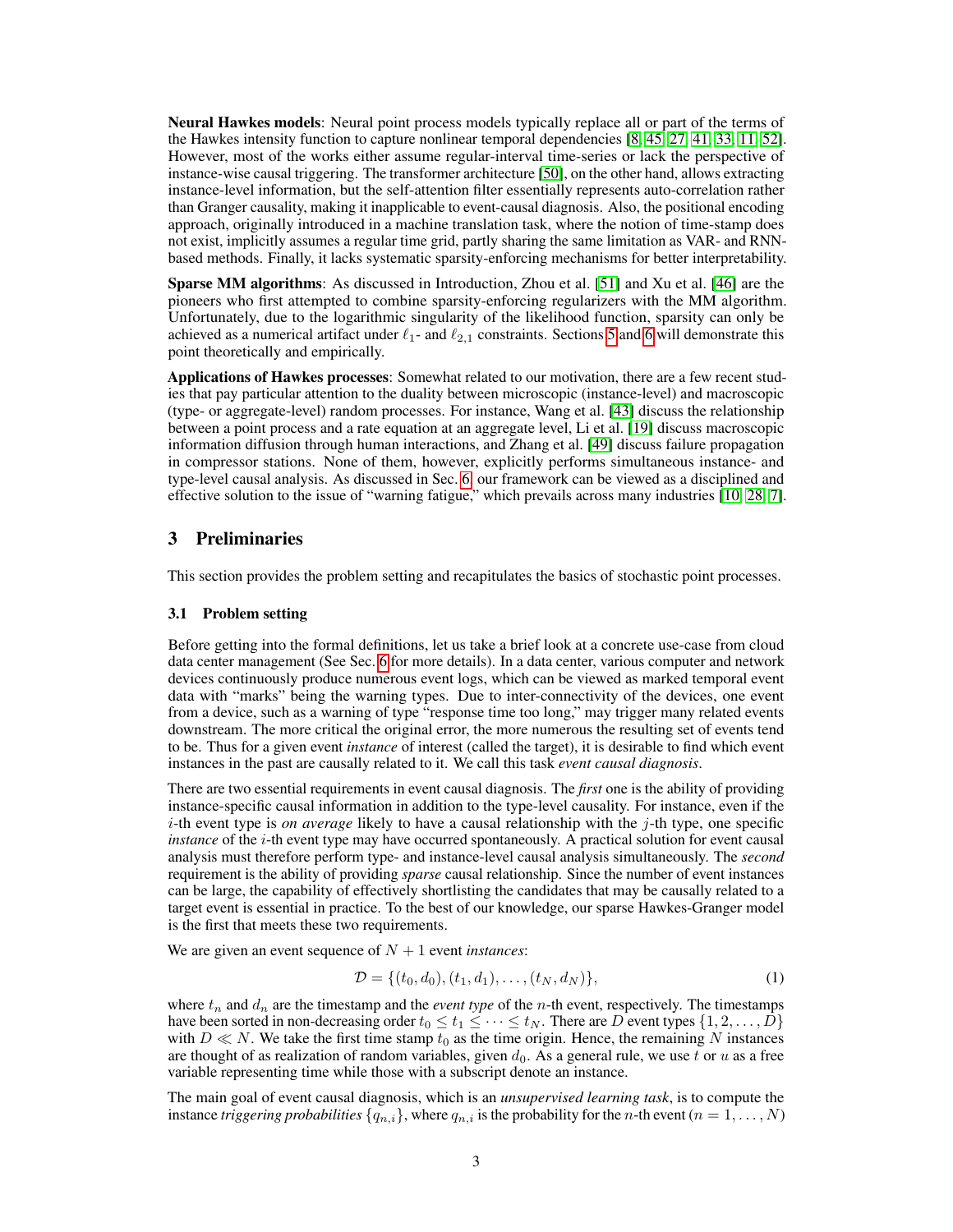instance to be triggered by the *i*-th event ( $i = 0, \ldots, n$ ). By definition,  $n \geq i$ , and

$$
\sum_{i=0}^{n} q_{n,i} = 1, \quad \forall n \in \{1, \dots, N\}.
$$
 (2)

We call  $q_{n,n}$  the *self* triggering (or simply self) probability. Note that providing  $\{q_{n,i}\}$  amounts to providing weighted ranking of candidate triggering (or causing) events, where the weights sum to one. We wish to have as few candidates as possible with the aid of sparse causal learning.

#### 3.2 Likelihood and intensity function

Since all the events are supposed to be correlated, the most general probabilistic model is the joint distribution of the  $N$  events. By the chain rule of probability density functions (pdf), the joint distribution can be represented as

$$
f((t_1, d_1), \ldots, (t_N, d_N) \mid (t_0, d_0)) = \prod_{n=1}^N f(t_n, d_n \mid \mathcal{H}_{n-1}),
$$

where  $\mathcal{H}_{n-1}$  denotes the event history up to  $t_{n-1}$ , namely,  $\mathcal{H}_{n-1} \triangleq \{(t_0, d_0), \ldots, (t_{n-1}, d_{n-1})\}.$ We use  $f(\cdot)$  to symbolically denote a pdf. This decomposition readily leads to the definition of the base likelihood function  $L_0$ :

<span id="page-3-0"></span>
$$
L_0 \triangleq \sum_{n=1}^{N} \ln f(t_n \mid d_n, \mathcal{H}_{n-1}) + \sum_{n=1}^{N} \ln f(d_n \mid \mathcal{H}_{n-1}).
$$
 (3)

The distribution  $f(t \mid d_n, \mathcal{H}_{n-1})$  is defined on  $t_{n-1} \leq t < \infty$  and satisfies the normalization condition in that domain. For the task of causal diagnosis, the first term in Eq. [\(3\)](#page-3-0) plays the central role. We omit the second term in what follows, assuming  $f(d_n | \mathcal{H}_{n-1})$  is a constant.

The intensity function given  $\mathcal{H}_{n-1}$  is defined as the probability density that the first event since  $t_{n-1}$ occurs. This is a conditional density. When considering the density at  $t$ , the condition reads "no event" occurred in  $[t_{n-1}, t]$ ." Hence,

$$
\lambda_d(t \mid \mathcal{H}_{n-1}) \triangleq \frac{f(t \mid d, \mathcal{H}_{n-1})}{1 - \int_{t_{n-1}}^t du f(u \mid d, \mathcal{H}_{n-1})},\tag{4}
$$

where  $\lambda_d(t|\mathcal{H}_{n-1})$  is the intensity function for the d-th event type, given the history  $\mathcal{H}_{n-1}$ . Notice that the r.h.s. can be written as  $-\frac{d}{dt} \ln \left(1 - \int_{t_{n-1}}^t \mathrm{d}u \, f(u \mid d_n, \mathcal{H}_{n-1})\right)$ . Integrating the both sides and arranging the terms, we have

$$
f(t | d, \mathcal{H}_{n-1}) = \lambda_d(t | \mathcal{H}_{n-1}) \exp\left\{-\int_{t_{n-1}}^t du \lambda_d(u | \mathcal{H}_{n-1})\right\},\tag{5}
$$

which allows representing  $L_0$  in terms of the intensity:

<span id="page-3-1"></span>
$$
L_0 = \sum_{n=1}^{N} \left\{ \ln \lambda_{d_n}(t_n | \mathcal{H}_{n-1}) - \int_{t_{n-1}}^{t_n} du \ \lambda_{d_n}(u | \mathcal{H}_{n-1}) \right\}.
$$
 (6)

Note that the integral in the second term cannot be reduced to that of  $(t_0, t_N)$  in general due to  $d_n$ being dependent on *n*. This fact is sometimes ignored in the literature.

## 4 Cardinality-Regularized Hawkes-Granger Model

This section provides a specific model for the intensity function and discusses the connection to Granger causality to define the Hawkes-Granger model.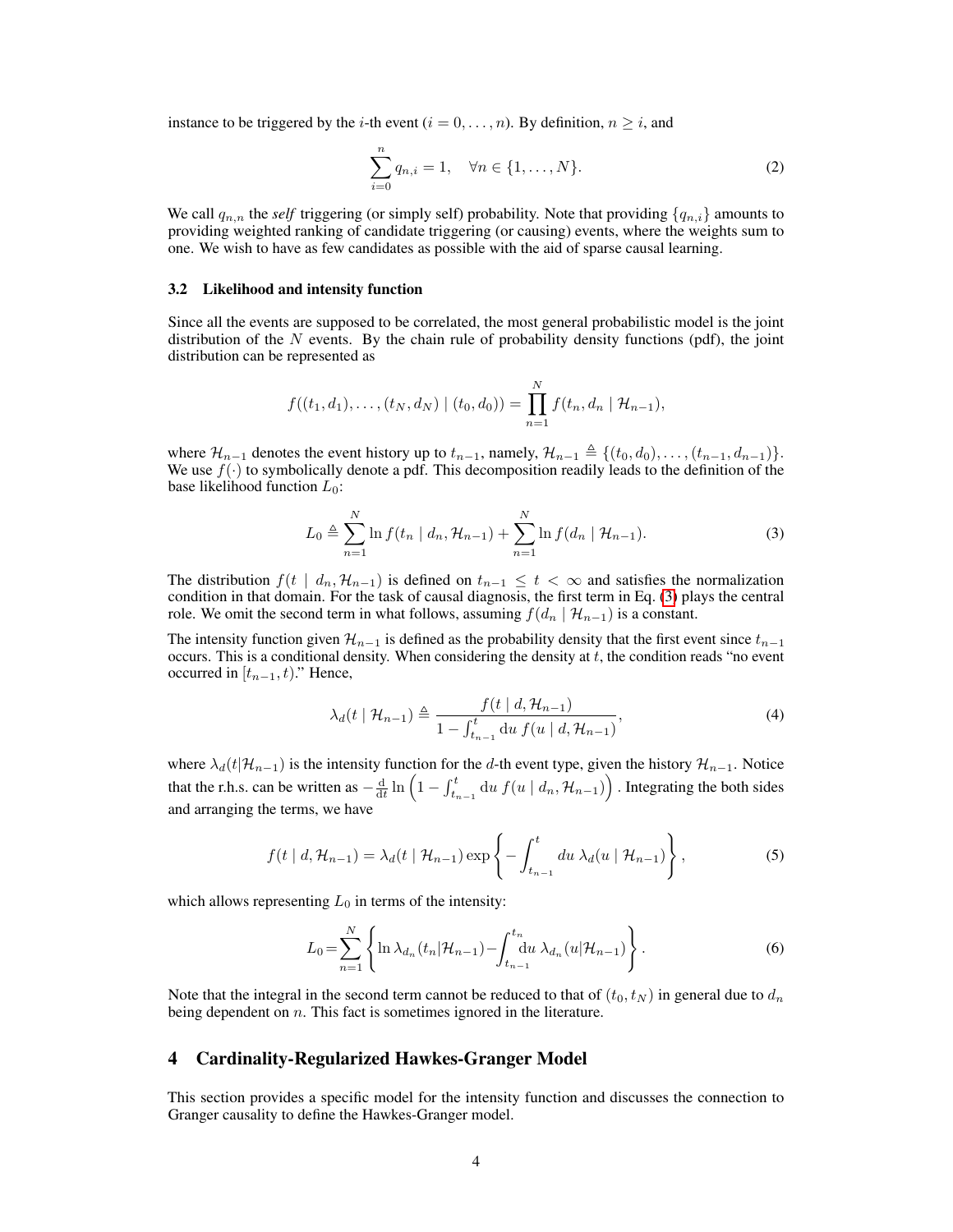#### 4.1 Intensity function and Granger causality

For the intensity function in Eq. [\(6\)](#page-3-1), we introduce a specific parameterization of the Hawkes process:

<span id="page-4-1"></span>
$$
\lambda_d(t \mid \mathcal{H}_{n-1}) = \mu_d + \sum_{i=0}^{n-1} A_{d,d_i} \phi_d(t - t_i).
$$
 (7)

where  $\mu_d \geq 0$  and  $\phi_d(t - t_i)$  are called the baseline intensity and the decay function, respectively, of the d-th type.  $A_{d,d_i}$  is the  $(d,d_i)$ -element of a matrix  $A \in \mathbb{R}^{D \times D}$ , which is called the impact matrix (a.k.a. triggering or kernel matrix).

The Hawkes process has potential indistinguishability issues in the second term due to the product form. We remove some of the indistinguishability by (i) imposing the normalization condition  $\int_0^\infty \phi_d(u) \, \mathrm{d}u = 1$  and (ii) making  $\phi_d$  independent of  $d_i$ . In this parameterizaton,  $A_{d,d_i}$  is the triggering impact from event type  $d_i$  to d while  $\phi_d$  represents the susceptibility of d. Also,  $\mu_d$ represents the tendency of spontaneous occurrence. Due to the arbitrariness of the time unit, the decay function has the form  $\phi_d(u) = \beta_d \varphi(\beta_d u)$ , where  $\varphi(\cdot)$  is a nondimensional function and  $\beta_d$  is called the decay rate. Popular choices for  $\varphi$  are the exponential  $\exp(-u)$  and power  $\eta(1+u)^{-\eta-1}$ functions with  $\eta > 1$  being a given constant.

Figure [2](#page-4-0) illustrates the model [\(7\)](#page-4-1), in which  $\lambda_d(t \mid \mathcal{H}_4)$  is shown with an arbitrary decay function. We assume that  $A_{d,d_1} = A_{d,d_3} = 0$  and  $A_{d,d_2} > A_{d,d_4}$ . The effect of the 2nd instance on  $(t, d)$  is smaller than that of the 4th due to time decay despite the larger  $A_{d,d_2}$ . On the other hand, as shown with the dashed lines, the 1st and 3rd instances have no effect on the occurrence probability for the assumed d-th type in any future time point. This is in fact how Eichler et al. [\[9\]](#page-10-7) defined the Granger non-causality in the Hawkes model (see also [\[1\]](#page-9-0)):

<span id="page-4-2"></span>**Definition 1** (Hawkes process and Granger non-causality [\[9\]](#page-10-7)). *If*  $A_{d,d'} = 0$ , event instances of the d 0 *-type are Granger-non-causal to those of the* d*-th type.*

Definition [1](#page-4-2) states that estimating A amounts to learning a Granger causal graph. This Granger non-cause characterization holds also in nonlinear Hawkes models, where the r.h.s. of Eq. [\(7\)](#page-4-1) is replaced with  $g(\mu_d + \sum_{i=0}^{n-1} A_{d,d_i} \phi_d(t-t_i)),$ where  $g(\cdot)$  is some nonlinear function. In that case, however, the original meaning of  $\mu_d$  and  $A_{d,d_i}$  no longer holds. For example,  $\mu_d$  contributes not only to spontaneous occurrences but also to causal triggering, due to cross-terms be-

<span id="page-4-0"></span>

<span id="page-4-3"></span>Figure 2: Illustration of Hawkes model in Eq. [\(7\)](#page-4-1), showing  $\lambda_d(t \mid \mathcal{H}_4)$  as an example. The  $d_1$ - and  $d_3$ -types are not causally related to  $d$ .

tween  $\mu_d$  and  $A_{d,d}$ ,  $\phi_d$  in the intensity function. Also, as the MM strategy is no longer applicable, there is no natural way of defining the triggering probabilities (see the next subsection). Given that our main interest lies in causal diagnosis ("who caused this?"), rather than black-box data fitting, the linear additive form Eq. [\(7\)](#page-4-1) is particularly convenient, and hence is our primary model.

#### 4.2 Cardinality-regularized minorization-maximization framework

As we saw in Fig. [2,](#page-4-0) achieving sparsity in A is of critical importance in instance-wise causal analysis: It directly leads to reducing the number of event candidates to be causally associated. To guarantee sparsity, we propose the following *cardinality-regularized* maximum likelihood:

$$
\max_{\mathsf{A},\pmb{\mu},\pmb{\beta}} \left\{ L_0(\mathsf{A},\pmb{\mu},\pmb{\beta}) - \tau \|\mathsf{A}\|_0 - R_2(\mathsf{A},\pmb{\mu},\pmb{\beta}) \right\}, \quad R_2 \triangleq \frac{1}{2} \left( \nu_{\mu} \|\pmb{\mu}\|_2^2 + \nu_{\beta} \|\pmb{\beta}\|_2^2 + \nu_A \|\mathsf{A}\|_{\text{F}}^2 \right) \tag{8}
$$

where we have defined  $\bm{\beta} \triangleq (\beta_1, \ldots, \beta_D)^\top$  and  $\bm{\mu} \triangleq (\mu_1, \ldots, \mu_D)^\top$  and the  $\ell_0$  norm  $\|A\|_0$  represents the cardinality (the number of nonzero elements) of A. Also,  $\|\cdot\|_2$  is the 2-norm and  $\|\cdot\|_{\text{F}}$ is the Frobenius norm.  $\tau, \nu_{\beta}, \nu_{\mu}, \nu_{A}$  are constants for regularization strength. For  $\tau$ , we note that Eq. [\(15\)](#page-5-2) can be viewed as MAP (maximum a posteriori) estimation with the Bernoulli prior  $(1 - \gamma)^{||A||_0} \gamma^{D^2 - ||A||_0}$ , where  $0.5 < \gamma < 1$  is the probability of getting 0 in the matrix elements. By taking the logarithm and equating to  $-\tau ||A||_0$ , we have

<span id="page-4-4"></span>
$$
\tau = \ln[\gamma/(1-\gamma)].\tag{9}
$$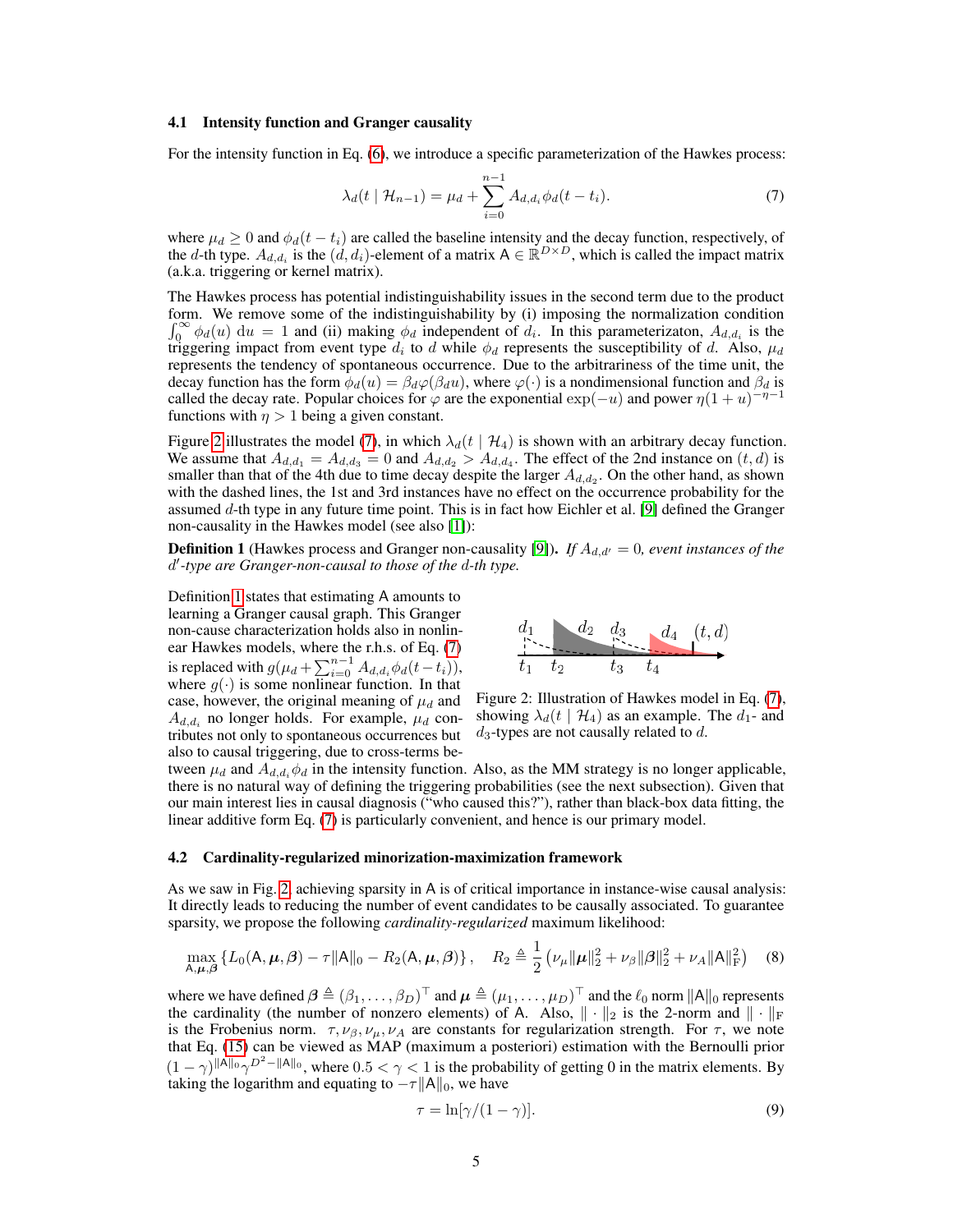With  $\gamma$  having the specific interpretation, this equation makes the choice of a  $\tau$  value easier.

As mentioned earlier, numerically solving for MLE is known to be challenging even when  $\tau = 0$ , mainly due to the log-sum term ln  $\lambda_d$  in Eq. [\(6\)](#page-3-1). The MM algorithm leverages the additive structure of the Hawkes process in Eq. [\(7\)](#page-4-1) to apply Jensen's inequality in a manner similar to the EM algorithm for mixture models [\[30\]](#page-11-15). Specifically, we rewrite Eq. [\(7\)](#page-4-1) as  $\lambda_{d_n}(t_n|\mathcal{H}_{n-1}) = \sum_{i=0}^n \Phi_{n,i}^{d_n,d_i}$ , where

<span id="page-5-5"></span>
$$
\Phi_{n,i}^{d_n, d_i} \triangleq \begin{cases} \mu_{d_n}, & i = n \\ A_{d_n, d_i} \phi_d(t_n - t_i), & i = 0, \dots, n - 1. \end{cases}
$$
(10)

With an arbitrary distribution  $q_{n,i}$  over i such that  $\sum_{i=0}^{n} q_{n,i} = 1$  for  $\forall n$ , Jensen's inequality guarantees  $\ln \sum_{i=0}^n \Phi_{n,i}^{d_n,d_i} \geq \sum_{i=0}^n q_{n,i} \ln \frac{\Phi_{n,i}^{d_n,d_i}}{q_{n,i}}$ , which leads to a lower bound of the log likelihood:

$$
L_0 \ge L_1 \triangleq \sum_{n=1}^N \left\{ \sum_{i=0}^n q_{n,i} \ln \frac{\Phi_{n,i}^{d_n,d_i}}{q_{n,i}} - \mu_{d_n} \Delta_{n,n-1} - \sum_{i=0}^{n-1} A_{d_n,d_i} \int_{\Delta_{n-1,i}}^{\Delta_{n,i}} du \, \phi_{d_n}(u) \right\},\tag{11}
$$

where we defined  $\Delta_{n,i} \triangleq t_n - t_i$ . The tightest bound is obtained by maximizing the r.h.s. with respect to  $q_{n,i}$  under the normalization condition:

<span id="page-5-3"></span>
$$
q_{n,i} = \begin{cases} \lambda_{d_n}(t_n|\mathcal{H}_{n-1})^{-1} \mu_{d_n}, & i = n, \\ \lambda_{d_n}(t_n|\mathcal{H}_{n-1})^{-1} A_{d_n, d_i} \phi_{d_n}(t_n - t_i), & i \neq n. \end{cases}
$$
(12)

With a proper initialization, the MM algorithm estimates  $\{q_{n,i}\}\$  and  $(\mu, \beta, A)$  alternately. The whole procedure is concisely summarized as

$$
\mu, \beta, A = \arg \max \{ L_1 - \tau ||A||_0 - R_2 \}, \quad \text{given} \quad \{ q_{n,i} \}. \tag{13}
$$

<span id="page-5-4"></span><span id="page-5-0"></span>
$$
\{q_{n,i}\} = (Eq. (12)), \text{ given } \mu, \beta, A. \tag{14}
$$

Similarity to the EM algorithm [\[30\]](#page-11-15) is evident, but they differ since we apply Jensen's inequality only partially in  $L_0$ . In this framework,  $\{q_{n,i}\}$  was introduced as a mathematical artifact in Jensen's inequality. However, it opens a new door to instance-level causal analysis. We interpret  $q_{n,i}$  as the *instance triggering probability* that the n-th instance has been triggered by the i-th instance. The MM-based Hawkes process is causal both at the instance-level and the type-level. With this in mind, we call the framework of Eqs. [\(13\)](#page-5-4)-[\(14\)](#page-5-0) the *Hawkes-Granger model*.

### <span id="page-5-1"></span>5 Sparse Causal Learning via Cardinality Regularization

This section discusses how to find the solution A in Eq. [\(13\)](#page-5-4). We leave the estimation procedure of  $\mu$ and  $\beta$  to Appendix A (all the Appendices are in the supplementary material).

By Eqs.  $(8)$  and  $(11)$ , the optimization problem of Eq.  $(13)$  with respect to A is rewritten as

<span id="page-5-6"></span><span id="page-5-2"></span>
$$
\max_{\mathsf{A}} \left\{ \sum_{k,l=1}^{D} (Q_{k,l} \ln A_{k,l} - H_{k,l} A_{k,l}) - \frac{\nu_A}{2} ||\mathsf{A}||_{\mathrm{F}}^2 - \tau ||\mathsf{A}||_0, \right\},\tag{15}
$$

where we have defined matrices Q and H as

$$
Q_{k,l} \triangleq \sum_{(n,i)} \delta_{d_n,k} \delta_{d_i,l} q_{n,i}, \quad H_{k,l} \triangleq \sum_{(n,i)} \delta_{d_n,k} \delta_{d_i,l} h_{n,i}, \quad h_{n,i} \triangleq \int_{\Delta_{n-1,i}}^{\Delta_{n,i}} \mathrm{d}u \; \phi_{d_n}(u). \tag{16}
$$

 $Q_{k,l}$  represents how likely the type k and l become a cause-effect pair. For ease of exposition, consider the vectorized version of the problem by defining  $x \triangleq$  vec A,  $h \triangleq$  vec H, and  $g \triangleq$  vec Q:

$$
\max_{\mathbf{x}} \left\{ \sum_{m} \Psi_m(x_m) - \tau \|\mathbf{x}\|_0 \right\}, \quad \Psi_m(x_m) \triangleq \left(g_m \ln x_m - h_m x_m - \frac{\nu_A}{2} x_m^2\right), \tag{17}
$$

where  $g_m, h_m \geq 0$ ,  $\tau, \nu_A > 0$  hold. This is the main problem we consider in this section.

Let us first look at what would happen if we instead used the popular  $\ell_1$  or  $\ell_{2,1}$  regularizer here. For the  $\ell_p$  norm  $||x||_p \triangleq (\sum_m |x_m|^p)^{\frac{1}{p}}$ , the following theorem holds: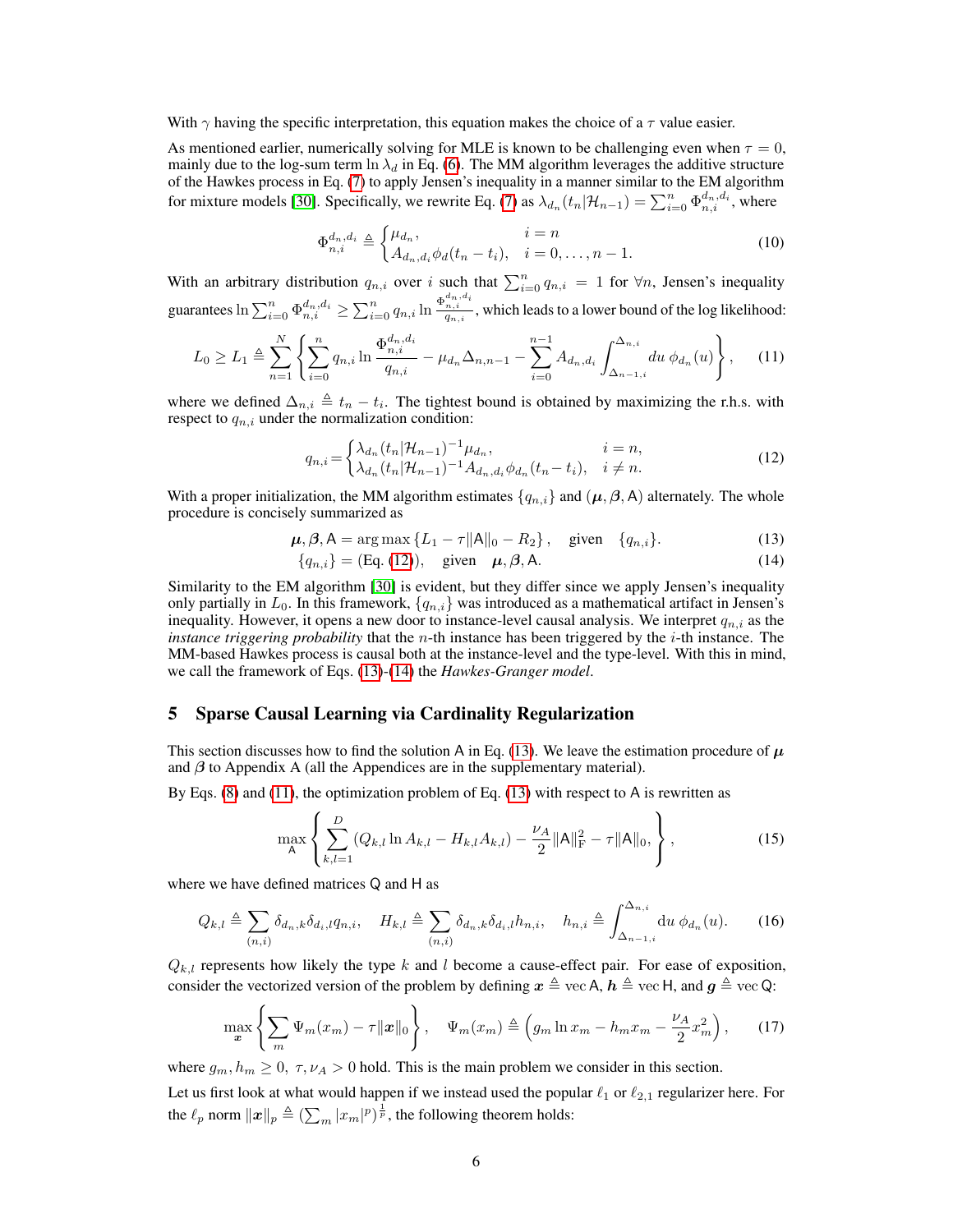

<span id="page-6-2"></span>Figure 3: Three cases in Eq. [\(18\)](#page-6-0): (a)  $x_m^* > \epsilon$  and (b) two possibilities when  $x_m^* \leq \epsilon$ .

<span id="page-6-1"></span>**Theorem 1.** *For*  $p \ge 1$ *, the problem*  $\max_{x} \{\sum_{m} \Psi_m(x_m) - \tau ||x||_p\}$  *is convex and has a unique solution. Let*  $x^{**}$  *be the solution. The solution cannot be sparse, i.e.,*  $x_m^{**} \neq 0$  *for*  $\forall m$ *, if*  $g_m > 0$ .

(*Proof*) The convexity follows from  $\frac{d^2}{dr^2}$  $\frac{d^2}{dx_m^2}\Psi(x_m) = -(g_m/x_m^2) - \nu_A < 0$  and the convexity of the  $\ell_p$ -norm. The second statement follows from  $\lim_{x\to 0} \ln x = -\infty$ .

In the MM iteration, we need to start with some  $Q_{k,l} > 0$  for all k, l to make all the event types eligible in causal analysis. In that case,  $\forall m, g_m > 0$ , and thus any  $A_{k,l}$  cannot be zero. Therefore, under any  $p \ge 1$ , including  $p = 1$  ( $\ell_1$ ) and 2 ( $\ell_{2,1}$ ), any "sparse" solution must be viewed as a numerical artifact. One can avoid this particular issue by performing conventional MLE without the MM algorithm, but, as discussed earlier, that is not a viable solution in practice due to the well-known numerical difficulties of the conventional MLE [\[42,](#page-12-3) [26\]](#page-11-10).

This situation is reminiscent of the issue with density estimation with probabilistic mixture models as discussed by Phan and Idé [\[35\]](#page-11-16), who first introduced the notion of " $\epsilon$ -sparsity." Here we employ a similar approach. To handle the singularity at zero, we introduce a small constant  $\epsilon > 0$  and we propose to solve

<span id="page-6-0"></span>
$$
\boldsymbol{x}^* = \max_{\boldsymbol{x}} \sum_{m} \left\{ \Psi_m(x_m) - \tau I(x_m > \epsilon) \right\},\tag{18}
$$

to get an  $\epsilon$ -sparse solution instead of the original problem [\(17\)](#page-5-6), where  $I(\cdot)$  is the indicator function that returns 1 when the argument is true and 0 otherwise. Note that the condition  $\nu_A > 0$  is important for stable learning when some  $g_m$  are close to zero; It makes the objective strongly convex (easily seen from the proof of Theorem [1\)](#page-6-1) and thus makes the problem [\(17\)](#page-5-6) well-behaved. We remark that while it is possible to use an analogous  $\epsilon$ -sparsity approach with the  $\ell_1$  or  $\ell_{2,1}$  regularizer, it may not be as well-behaved due to the piece-wise linearity of  $\ell_1$ -norm.

To solve Eq. [\(18\)](#page-6-0), we first note that  $\Psi_m$  is concave and has the maximum at

<span id="page-6-3"></span>
$$
\bar{x}_m \triangleq \frac{1}{2\nu_A} \left( -h_m + \sqrt{h_m^2 + 4\nu_A g_m} \right),\tag{19}
$$

which is obtained by solving  $\frac{d\Psi_m}{dx_m} = 0$ . Suppose that we had a solution of Eq. [\(18\)](#page-6-0) somehow, and let us define a set of indices  $B \triangleq \{m \mid x_m^* > \epsilon\}$ . Since the objective function in Eq. [\(18\)](#page-6-0) gets a penalty  $-\tau$  in  $x_m > \epsilon$ , for an  $x_m$  to be able to be the solution in this domain, the objective must catch up on  $\tau$  at its maximum (see Fig. [3](#page-6-2) (a) for illustration). Hence,  $\forall m \in \mathcal{B}$ , we have

<span id="page-6-4"></span>
$$
\bar{x}_m > \epsilon, \quad \Psi_m(\epsilon) < \Psi_m(\bar{x}_m) - \tau. \tag{20}
$$

Conversely, if these conditions are met, m must be in B due to the concavity of  $\Psi_m$ . Therefore, we can learn whether an index  $m$  is in  $\beta$  or not by checking these conditions.

With this fact in mind, we solve Eq. [\(18\)](#page-6-0) for  $m \in \mathcal{B}$  and  $\notin \mathcal{B}$  separately:

$$
\forall m \in \mathcal{B}, \quad x_m^* = \arg \max_{x_m} \{ \Psi_m(x_m) - \tau \}, \tag{21}
$$

$$
\forall m \notin \mathcal{B}, \quad x_m^* = \arg \max_{x_m} \Psi_m(x_m) \quad \text{subject to} \quad \epsilon - x_m \ge 0. \tag{22}
$$

For  $\forall m \in \mathcal{B}$ , the optimality condition is

$$
\frac{d}{dx_m} \left\{ \Psi_m(x_m) - \tau \right\} = \frac{g_m}{x_m} - h_m - \nu_A x_m = 0,
$$
\n(23)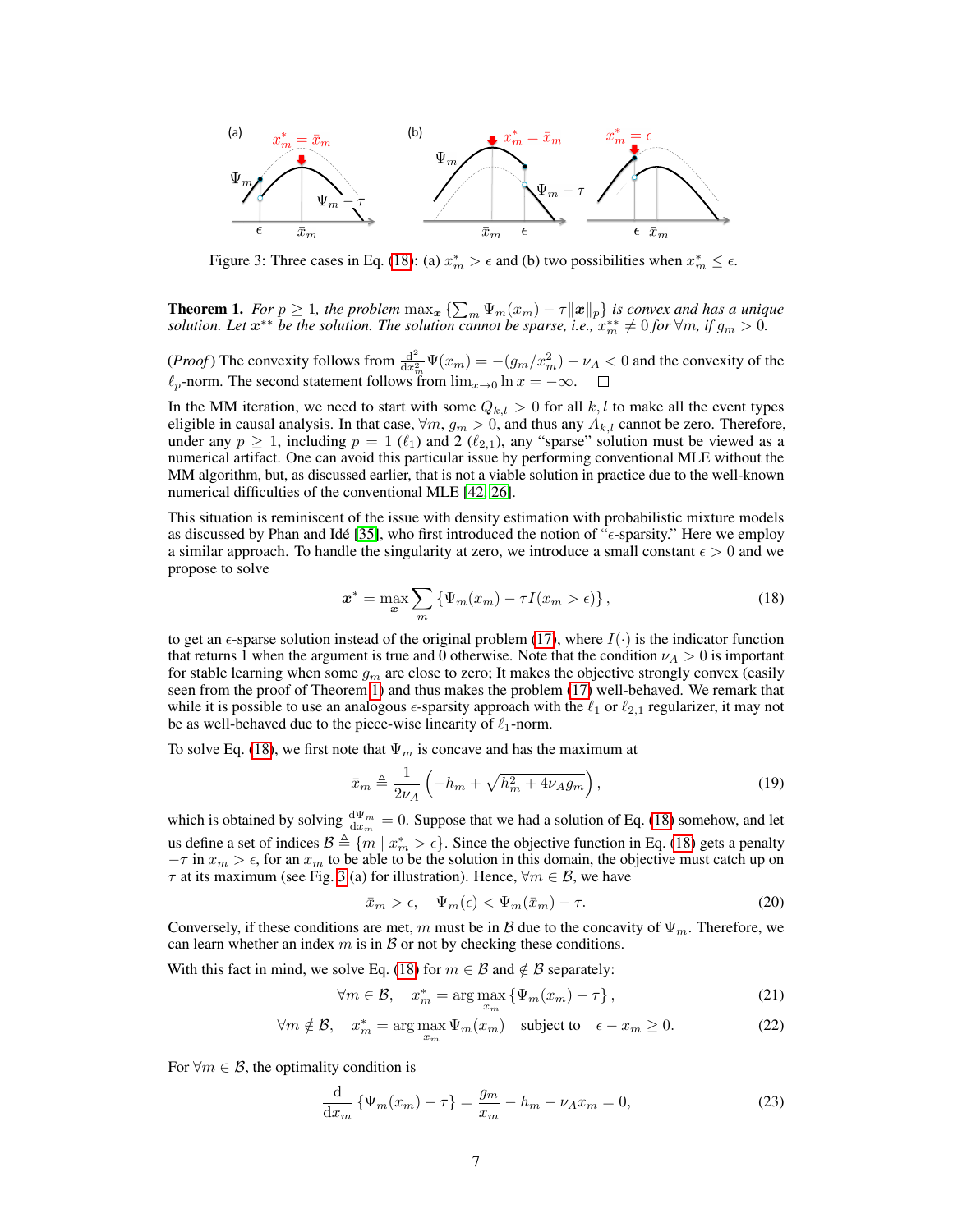Algorithm 1  $L_0$ Hawkes: sparse learning impact matrix A

<span id="page-7-1"></span>1: **Input:**  $g = \text{vec } Q$ ,  $h = \text{vec } H$ , and  $\nu_A > 0$ ,  $\tau \ge 0$ ,  $\epsilon > 0$ . 2: for all  $m = 1, \ldots, D^2$  do 3: compute  $\bar{x}_m$  with Eq. [\(19\)](#page-6-3).<br>4: check Eq. (20) to see if  $m \in$ check Eq. [\(20\)](#page-6-4) to see if  $m \in \mathcal{B}$ . 5: if  $m \in \mathcal{B}$  then 6:  $x_m^* = \bar{x}_m$ 7: else 8:  $x_m^* = \min\{\epsilon, \bar{x}_m\}$ 9: end if 10: end for 11: **return**  $A^* = \text{vec}^{-1} x^*$  (i.e., convert back to matrix)

which readily gives  $x_m^* = \bar{x}_m$  under Eq. [\(20\)](#page-6-4).

For  $\forall m \notin \mathcal{B}$ , with a Lagrange multiplier  $\xi_m$ , the Karush–Kuhn–Tucker (KKT) condition is given by

$$
\frac{g_m}{x_m} - h_m - \nu_A x_m - \xi_m = 0, \quad \xi_m(\epsilon - x_m) = 0, \quad \epsilon \ge x_m, \quad \xi_m \ge 0. \tag{24}
$$

As illustrated in Fig. [3](#page-6-2) (b), there are two possibilities here: One is  $x_m^* \neq \epsilon$ . In this case,  $\xi_m$  must be 0, and the first equation gives  $x_m^* = \bar{x}_m$ , which holds when  $\bar{x}_m \leq \epsilon$ . The other is  $x_m^* = \epsilon$ , which holds when  $\bar{x}_m > \epsilon$ .

Although,  $\epsilon$  can be viewed as a 'zero-ness' threshold, the solution derived is qualitatively different from naive thresholding applied to the non-regularized solution  $\bar{x}$ . See Sec. [6](#page-7-0) for an empirical validation.

Algorithm summary Algorithm [1](#page-7-1) summarizes  $L_0$ Hawkes, the proposed algorithm, which is used as part of the iterative MM procedure in Eq. [\(13\)](#page-5-4). The estimation procedure for  $\mu$ ,  $\beta$  can be found in Appendix A. The total complexity is  $\mathcal{O}(N^2 + D^2)$ , which is the same as for the existing MM algorithm. For input parameters,  $\tau$  can be fixed to a value of user's choice in 0.5  $\lt \gamma \lt 1$  through Eq. [\(9\)](#page-4-4). The parameters  $\nu_A, \nu_\beta, \nu_\mu$  are important for stable convergence. It is recommended to start with a small positive value, such as  $10^{-5}$ , and increase it if numerical issues occur. These parameters should eventually be cross-validated with independent episodes of event data, or ground through causality data. In Sec. [6,](#page-7-0) we presents an approach to determine  $\epsilon$  as the one that gives the break-even accuracy. If validation dataset is unavailable at all, the use of Akaike's information criterion (AIC) can be one viable approach, given that  $\|A\|_0$  approximates the total number of free parameters fitted.

## <span id="page-7-0"></span>6 Experiments

Our focus in this section is to (1) show the impact of the equi-time-interval assumption of the existing Granger causal learning models, (2) demonstrate how  $L_0$ Hawkes produce a sparse solution, and (3) show its utility in real-world use-cases. We leave the detail of the experimental setup to Appendix B.

Comparison with neural Granger models. We generated two synthetic multivariate event datasets, Sparse5 and Dense10, with a standard point process simulator tick [\[4\]](#page-10-17). Sparse5 has  $D = 5$  with a sparse causal graph shown in Fig. [1](#page-1-0) (b). We generated 5 different datasets by changing the random seed of tick, one of which has been shown in Fig. [1](#page-1-0) (c). Dense10 has  $D = 10$  and was generated with a relatively dense and noisy causal graph. Both have  $N \sim 1000$  event instances.

First, we compared  $L_0$ Hawkes with cLSTM and cMLP [\[40\]](#page-12-6), state-of-the-art Granger causal learning algorithms, on Sparse5. These correspond to a nonlinear extension of autoregressive and state-space models, respectively, covering the two main time-series prediction paradigms known to date. We estimated A or the Granger causal matrix with many different values of the regularization parameters. We chose  $\nu_A$ ,  $\nu_B$ ,  $\nu_\mu$  to be 0.1 and tested  $\tau = 0.5, 1, 2$ . The goal is to retrieve the simple causal graph in Fig. [1](#page-1-0) (b), which has 2 positive and 18 negative edges as the ground truth, omitting the self-loops. For cLSTM and cMLP, the dataset was converted into 5-dimensional equi-interval time-series of event counts with N time points, based on a sliding window whose size is  $w = 10$  times larger than the mean event inter-arrival time. The number of hidden units and the lag (or the context length of LSTM)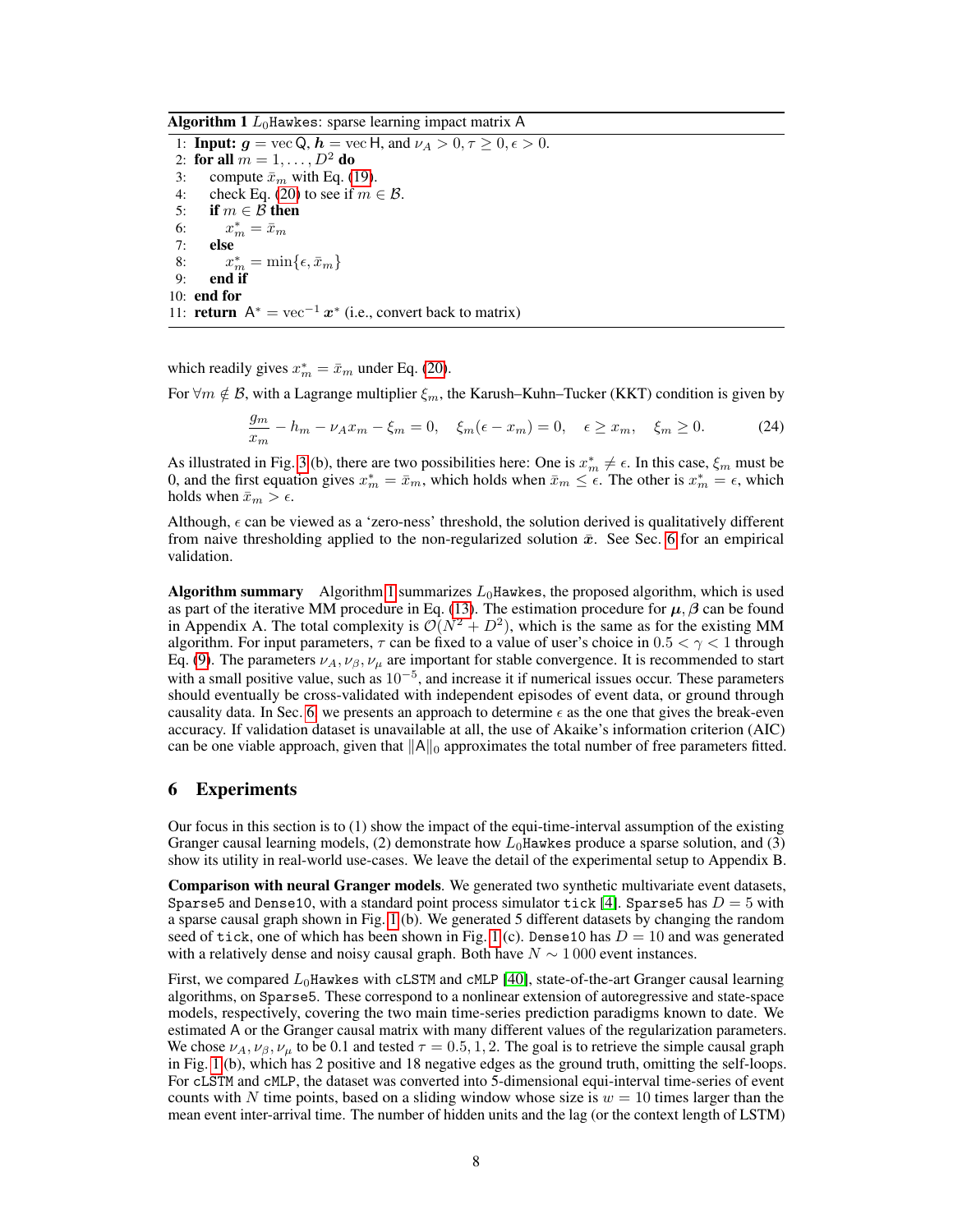

<span id="page-8-0"></span>Figure 4: TN (red) and TP (blue) accuracies as a function of log regularization strength.



<span id="page-8-2"></span>Figure 5: Comparison of  $x^*$  (flattened A in each row) computed with 100 different  $\tau$  values.

were set to 100 (from [\[40\]](#page-12-6)) and 10, respectively, for both. The mean computational time was (46, 881, 382) seconds per one parameter set for  $(L_0Hawkes, cMLP, cLSTM)$ , respectively, on a laptop PC (i7 CPU, 32GB memory, Quadro P3200 GPU).

Figure [4](#page-8-0) compares the true positive (TP) and true negative (TN) accuracies as a function of log regularization strength.  $L_0$ Hawkes uses  $\tau = 1$ . The plot, which we call the *contrastive accuracy*

<span id="page-8-1"></span>

| Table 1: Break-even accuracies in Fig. 4. |               |                 |
|-------------------------------------------|---------------|-----------------|
| $L_0$ Hawkes                              | cLSTM         | $c$ MLP         |
| $1.00 \pm 0.11$                           | $0.43\pm0.09$ | $0.31 \pm 0.10$ |

*plot* (CAP), allows us to directly choose one regularization strength and is more useful than the ROC (receiver operating characteristic) curve. This is especially true in this case, where the variety of positive samples is limited. See Appendix B for more comments on CAP. The fitting curves in the CAP were computed with Gaussian process regression (GPR) [\[37\]](#page-11-17) with optimized hyperparameters. The TP accuracy at the intersection with the TN curve are called the *break-even accuracy*, which can be thought of as an overall performance metric. Table [1](#page-8-1) summarizes the break-even accuracies, where the standard deviation was estimated with the GPR fitting. The contrast is clear. cLSTM and  $\text{cMLP}$  failed to capture the very simple causality while  $L_0$  Hawkes reproduced it almost perfectly. The main reason is that the event density of self-exciting events can be highly non-uniform in time (as seen from Fig. [1](#page-1-0) (c)), which is inconsistent to the equi-interval assumption of the autoregressive or RNN-type models. The conclusion held over all the parameter values we tested:  $\tau \in \{0.5, 1, 2\}$  and  $w \in \{1, 2, 5, 10, 20\}.$ 

**Comparison with sparse Hawkes models.** Next, we compared  $L_0$  Hawkes with  $\ell_1$ -regularizatoin based [\[51\]](#page-12-4) ('L<sub>1</sub>') and  $\ell_{2,1}$ -regularization based [\[46\]](#page-12-5) ('L<sub>2,1</sub>') models on Dense10. Figure [5](#page-8-2) compares the solution A<sup>\*</sup> obtained by the three methods. We solved Eq. [\(17\)](#page-5-6) 100 times for each, changing the value of the regularization strength  $\tau$  from 0 to 2. We used  $\epsilon = 0.01$  for  $L_0$ Hawkes. All the three methods share the same values of  $\tau$  and  $\nu_A = 10^{-9}$ . The matrix elements are sorted in the ascending order of the value of  $\bar{x}$  in Eq. [\(19\)](#page-6-3). As shown in the figure, L<sub>1</sub> and L<sub>2,1</sub> produce a smooth *non*-sparse profile, as expected from Theorem [1.](#page-6-1) In contrast,  $L_0$ Hawkes gets more "off" entries (shown in yellow) as  $\tau$  increases. As clearly seen from the irregular sparsity patterns in Fig. [5,](#page-8-2) the result is *different from naive thresholding on*  $\bar{x}$  (Eq. [\(19\)](#page-6-3)). At a given sparsity level, our solution is guaranteed to achieve the highest possible likelihood while naive thresholding is not.

Now that we have confirmed the capability of  $L_0$ Hawkes in sparse Granger causal learning, let us leverage it in real-world causal diagnosis tasks.

**Power grid failure diagnosis.** We obtained failure event data ('Grid') of power grid from U.S. Department of Energy [\[29\]](#page-11-18). The failure events represent abrupt changes in the voltage and/or current signals measured with phasor measurement units (PMUs), which are deployed in geographically distributed locations in the power grid. The network topology is not given for privacy concerns. Only anonymized PMU IDs are given. We are interested in discovering a hidden causal relationship in a data-driven manner from the temporal event data alone. This is a type-level causal diagnosis task.

The dataset records  $N = 3811$  failure events labeled as "line outages" from  $D = 22$  PMUs over a 10-month period. We grid-searched the model parameters based on AIC to get  $5 \times (10^{-3}, 10^{-4}, 10^{-4})$ for  $(\nu_\mu, \nu_\beta, \mu_A)$  and  $(1, 1)$  for  $(\tau, \epsilon)$ . The value of  $\epsilon$  corresponds to about 3% of  $\max_{k,l} A_{k,l}$ . We used the same  $\tau$  for the  $\ell_1$  and  $\ell_{2,1}$  regularizers. We used the power decay of  $\eta = 2$  to capture long-tail behaviors. Figure [6](#page-9-1) compares computed A, in which nonzero matrix elements are shown in black. In  $L_1$  and  $L_{2,1}$ , zero entries can appear only when  $Q_{k,l}$  happens to be numerically zero. In contrast,  $L_0$ Hawkes enjoys guaranteed sparsity. From the computed A, a hidden causal structure among PMUs were successfully discovered. In particular, a PMU called B904 seems to be a dominatingly influential source of failures. We leave further details to another paper.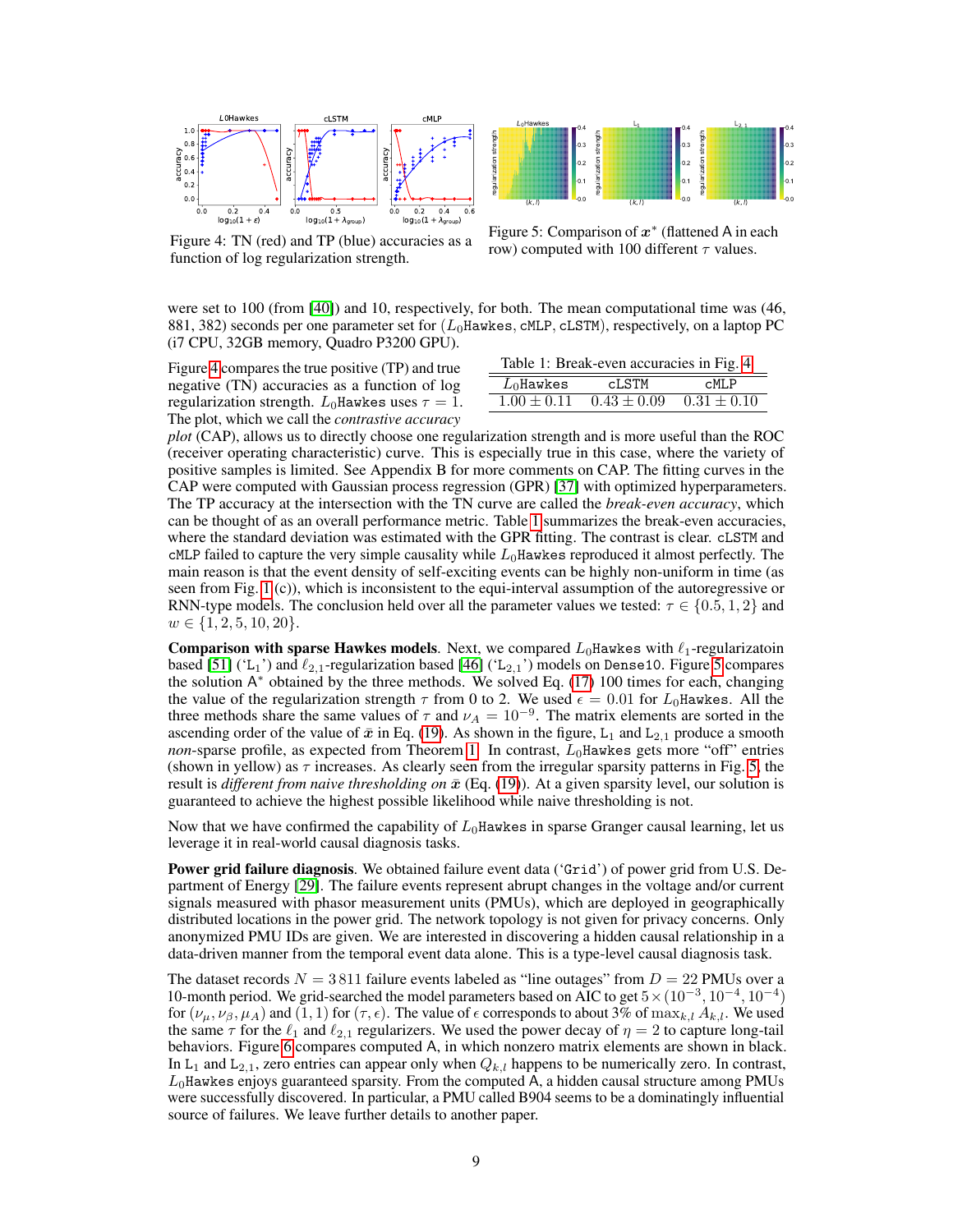

<span id="page-9-1"></span>Figure 6: Sparsity pattern of estimated A on the Grid data with  $L_0$ Hawkes (left), L<sub>1</sub> (middle), and  $L_{2,1}$  (right).

<span id="page-9-2"></span>Figure 7: Results on the Cloud data. (Left) Nonzero elements of  $\{q_{n,i}\}$ . (Right) Triggering probabilities for the 150th instance (i.e.  $q_{150,i}$ ).

**Data center warning event diagnosis.** Finally, we applied  $L_0$ Hawkes to a real data center management task. We obtained  $N = 718$  warning events from a real cloud system. These events result from filtering logs emitted by network devices and each has its type. There are  $D = 14$  unique event types in our dataset ('Cloud'). This is an *instance-level* causal diagnosis task ("who caused this?").

Figure [7](#page-9-2) (left) visualizes nonzero entries of  $\{q_{n,i}\}\$ , where those with  $q_{n,i} < 0.01$  are omitted. As expected,  $\{q_{n,i}\}\$  is quite sparse, and hence, event consolidation can be straightforwardly performed by picking nonzero triggering probabilities. The right panel shows such an example, showing  $q_{150,i}$ , in which the rightmost slot (in red) corresponds to the self probability  $q_{150,150}$ . For each i, its event type  $d_i$  is shown below the bar. The type of the event in question, ETH\_INIT, is related to the process of initializing an Ethernet interface. Note in the figure that the self probability of this instance was computed as 0, while several preceding instances of the same type have positive triggering probabilities, leading to successful suppression of duplication.

Many instances have zero triggering probability despite their time proximity (the six events with positive probabilities were within 27 seconds from the 150th event), thanks to the sparsity of A. For example, this dataset contains 416 instances of event type UPDOWN adding considerable noise but were appropriately ignored by our method. Unlike naive hard-windowing approaches, our framework is able to sift for genuine causal relationships.

# 7 Concluding remarks

We proposed a new sparse Granger-causal learning framework for stochastic event data. We pointed out that the existing sparse MM algorithms do not have a sparse solution in the exact sense (Theorem [1\)](#page-6-1). We also showed that the existing neural Granger approaches (cMLP, cLSTM) are of limited use for event data, mainly due to its equi-time-interval assumption. The proposed Hawkes-Granger model produces mathematically well-defined sparsity and allows simultaneous instance- and type-level causal event diagnosis with good interpretability enabled by the sparsity.

Acknowledgement T.I. is partially supported by the Department of Energy National Energy Technology Laboratory under Award Number DE-OE0000911. A part of this report was prepared as an account of work sponsored by an agency of the United States Government. Neither the United States Government nor any agency thereof, nor any of their employees, makes any warranty, express or implied, or assumes any legal liability or responsibility for the accuracy, completeness, or usefulness of any information, apparatus, product, or process disclosed, or represents that its use would not infringe privately owned rights. Reference herein to any specific commercial product, process, or service by trade name, trademark, manufacturer, or otherwise does not necessarily constitute or imply its endorsement, recommendation, or favoring by the United States Government or any agency thereof. The views and opinions of authors expressed herein do not necessarily state or reflect those of the United States Government or any agency thereof.

## References

<span id="page-9-0"></span>[1] M. Achab, E. Bacry, S. Gaïffas, I. Mastromatteo, and J.-F. Muzy. Uncovering causality from multivariate Hawkes integrated cumulants. *Journal of Machine Learning Research*, 18(1):6998– 7025, 2017.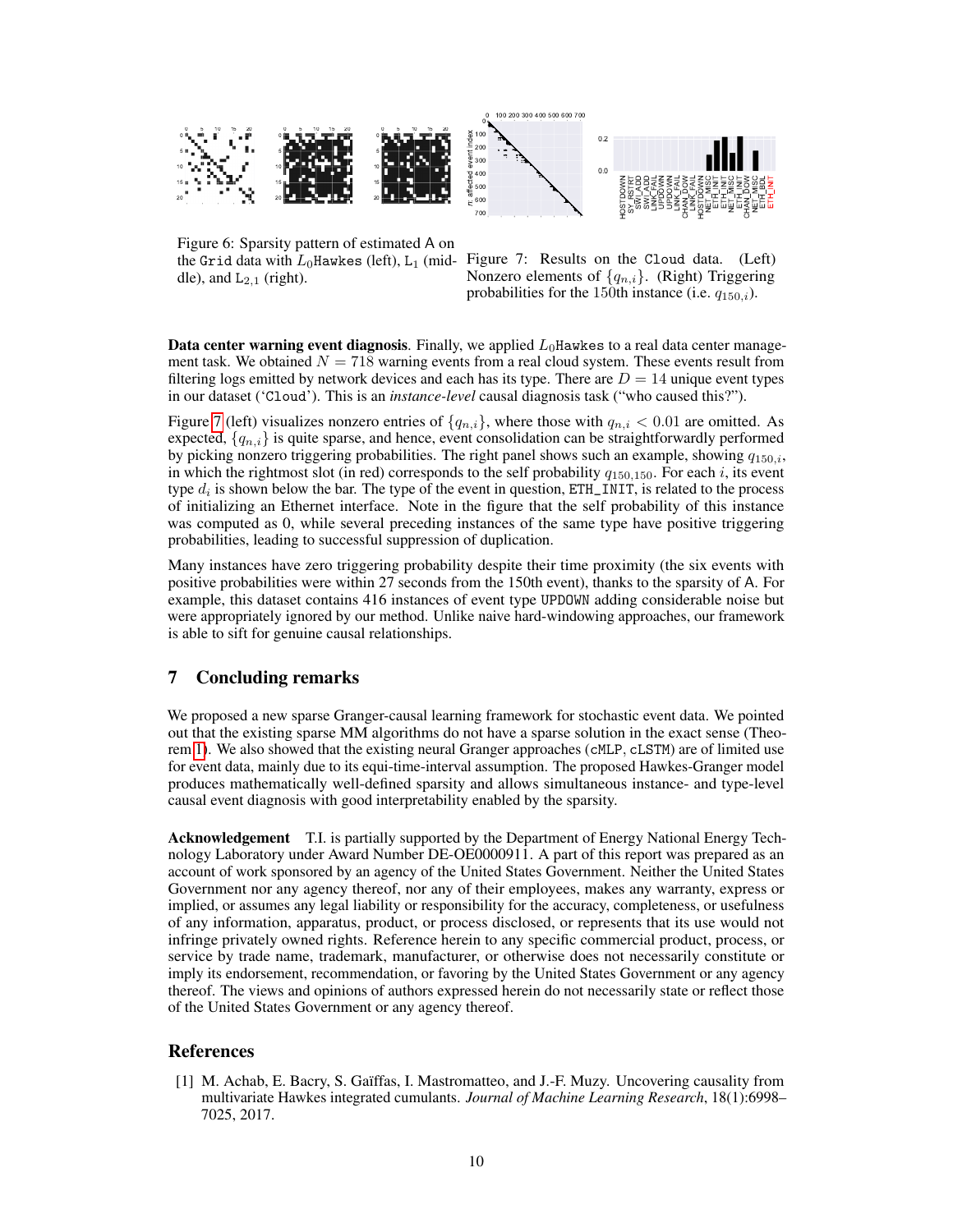- <span id="page-10-2"></span>[2] H. Alvari and P. Shakarian. Hawkes process for understanding the influence of pathogenic social media accounts. In *Proceedings of the 2nd International Conference on Data Intelligence and Security (ICDIS)*, pages 36–42. IEEE, 2019.
- <span id="page-10-9"></span>[3] A. Arnold, Y. Liu, and N. Abe. Temporal causal modeling with graphical Granger methods. In *Proceedings of the 13th ACM SIGKDD International Conference on Knowledge Discovery and Data Mining (KDD)*, pages 66–75, 2007.
- <span id="page-10-17"></span>[4] E. Bacry, M. Bompaire, P. Deegan, S. Gaïffas, and S. V. Poulsen. tick: a Python library for statistical learning, with an emphasis on Hawkes processes and time-dependent models. *Journal of Machine Learning Research*, 18(214):1–5, 2018.
- <span id="page-10-11"></span>[5] E. Bacry, M. Bompaire, S. Gaïffas, and J.-F. Muzy. Sparse and low-rank multivariate Hawkes processes. *Journal of Machine Learning Research*, 21(50):1–32, 2020.
- <span id="page-10-3"></span>[6] E. Choi, N. Du, R. Chen, L. Song, and J. Sun. Constructing disease network and temporal progression model via context-sensitive Hawkes process. In *Proceedings of the 2015 IEEE International Conference on Data Mining (ICDM)*, pages 721–726. IEEE, 2015.
- <span id="page-10-16"></span>[7] K. N. Dominiak and A. R. Kristensen. Prioritizing alarms from sensor-based detection models in livestock production–A review on model performance and alarm reducing methods. *Computers and Electronics in Agriculture*, 133:46–67, 2017.
- <span id="page-10-12"></span>[8] N. Du, H. Dai, R. Trivedi, U. Upadhyay, M. Gomez-Rodriguez, and L. Song. Recurrent marked temporal point processes: Embedding event history to vector. In *Proceedings of the 22nd ACM SIGKDD International Conference on Knowledge Discovery and Data Mining (KDD)*, pages 1555–1564, 2016.
- <span id="page-10-7"></span>[9] M. Eichler, R. Dahlhaus, and J. Dueck. Graphical modeling for multivariate Hawkes processes with nonparametric link functions. *Journal of Time Series Analysis*, 38(2):225–242, 2017.
- <span id="page-10-15"></span>[10] H. T. Elshoush and I. M. Osman. Alert correlation in collaborative intelligent intrusion detection systems–A survey. *Applied Soft Computing*, 11(7):4349–4365, 2011.
- <span id="page-10-13"></span>[11] J. Enguehard, D. Busbridge, A. Bozson, C. Woodcock, and N. Hammerla. Neural temporal point processes for modelling electronic health records. In *Proceedings of the Machine Learning for Health, NeurIPS Workshop (ML4H)*, pages 85–113, 2020.
- <span id="page-10-4"></span>[12] J. V. Escobar. A Hawkes process model for the propagation of covid-19: Simple analytical results. *EPL (Europhysics Letters)*, 131(6):68005, 2020.
- <span id="page-10-8"></span>[13] C. W. J. Granger. Investigating causal relations by econometric models and cross-spectral methods. *Econometrica*, 37(3):424–438, 1969.
- <span id="page-10-0"></span>[14] A. Hawkes. Spectra of some self-exciting and mutually exciting point processes. *Biometrika*, 58(1):83–90, 1971.
- <span id="page-10-1"></span>[15] S. A. Hosseini, A. Khodadadi, A. Arabzadeh, and H. R. Rabiee. HNP3: A hierarchical nonparametric point process for modeling content diffusion over social media. In *Proceedings of the 2016 IEEE International Conference on Data Mining (ICDM)*, pages 943–948, 2016.
- <span id="page-10-5"></span>[16] D. R. Hunter and K. Lange. A tutorial on MM algorithms. *The American Statistician*, 58(1):30– 37, 2004.
- <span id="page-10-10"></span>[17] C. Kanzow, A. B. Raharja, and A. Schwartz. Sequential optimality conditions for cardinalityconstrained optimization problems with applications. *Computational Optimization and Applications*, 80(1):185–211, 2021.
- <span id="page-10-6"></span>[18] S. Kim, D. Putrino, S. Ghosh, and E. N. Brown. A Granger causality measure for point process models of ensemble neural spiking activity. *PLoS Computational Biology*, 7(3):e1001110, 2011.
- <span id="page-10-14"></span>[19] H. Li, H. Li, and S. S. Bhowmick. CHASSIS: Conformity meets online information diffusion. In *Proceedings of the 2020 ACM SIGMOD International Conference on Management of Data (SIGMOD)*, pages 1829–1840, 2020.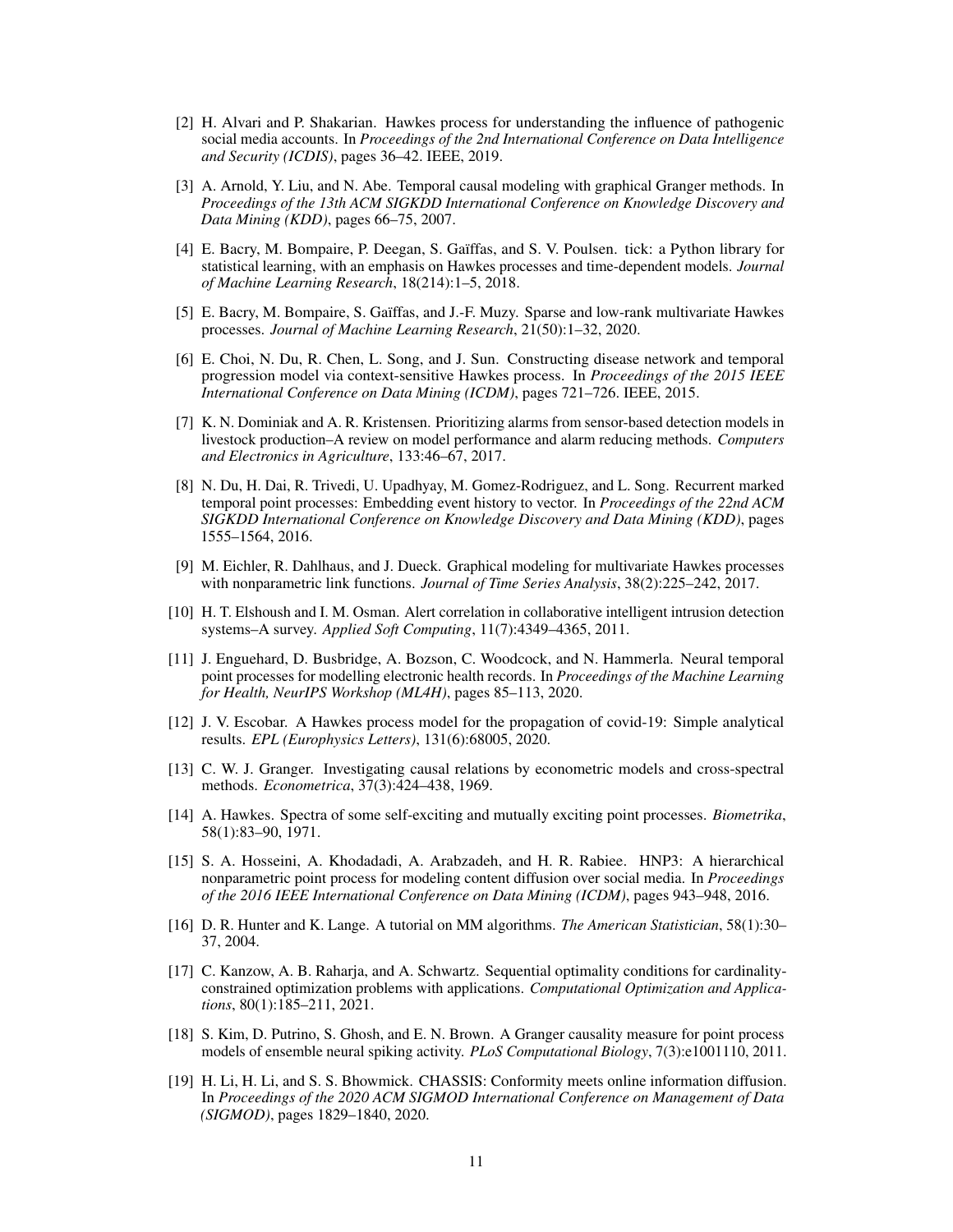- <span id="page-11-5"></span>[20] L. Li, H. Deng, J. Chen, and Y. Chang. Learning parametric models for context-aware query autocompletion via Hawkes processes. In *Proceedings of the Tenth ACM International Conference on Web Search and Data Mining (WSDM)*, pages 131–139, 2017.
- <span id="page-11-4"></span>[21] L. Li, H. Deng, A. Dong, Y. Chang, and H. Zha. Identifying and labeling search tasks via querybased Hawkes processes. In *Proceedings of the 20th ACM SIGKDD International Conference on Knowledge Discovery and Data Mining (KDD)*, pages 731–740, 2014.
- <span id="page-11-3"></span>[22] S. Li, X. Gao, W. Bao, and G. Chen. FM-Hawkes: A Hawkes process based approach for modeling online activity correlations. In *Proceedings of the 2017 ACM on Conference on Information and Knowledge Management (CIKM)*, pages 1119–1128, 2017.
- <span id="page-11-0"></span>[23] J. C. Louzada Pinto and T. Chahed. Modeling user and topic interactions in social networks using Hawkes processes. In *Proceedings of the 8th International Conference on Performance Evaluation Methodologies and Tools (VALUETOOLS)*, pages 58–65, 2014.
- <span id="page-11-6"></span>[24] A. C. Lozano, N. Abe, Y. Liu, and S. Rosset. Grouped graphical Granger modeling for gene expression regulatory networks discovery. *Bioinformatics*, 25(12):110–118, 2009.
- <span id="page-11-7"></span>[25] A. C. Lozano, H. Li, A. Niculescu-Mizil, Y. Liu, C. Perlich, J. Hosking, and N. Abe. Spatialtemporal causal modeling for climate change attribution. In *Proceedings of the 15th ACM SIGKDD International Conference on Knowledge Discovery and Data Mining (KDD)*, pages 587–596, 2009.
- <span id="page-11-10"></span>[26] M. Mark and T. A. Weber. Robust identification of controlled Hawkes processes. *Physical Review E*, 101(4):043305, 2020.
- <span id="page-11-12"></span>[27] H. Mei and J. M. Eisner. The neural Hawkes process: A neurally self-modulating multivariate point process. *Advances in Neural Information Processing Systems*, 30:6754–6764, 2017.
- <span id="page-11-14"></span>[28] J. Moyne and J. Iskandar. Big data analytics for smart manufacturing: Case studies in semiconductor manufacturing. *Processes*, 5(3):39, 2017.
- <span id="page-11-18"></span>[29] National Energy Technology Laboratory. Award number DE-OE0000911, 2021.
- <span id="page-11-15"></span>[30] R. M. Neal and G. E. Hinton. A view of the EM algorithm that justifies incremental, sparse, and other variants. In *Learning in graphical models*, pages 355–368. Springer, 1998.
- <span id="page-11-11"></span>[31] M. Nickel and M. Le. Learning multivariate Hawkes processes at scale. *arXiv:2002.12501*, 2020.
- <span id="page-11-9"></span>[32] Y. Ogata. Seismicity analysis through point-process modeling: A review. In *Seismicity patterns, their statistical significance and physical meaning*, pages 471–507. Springer, 1999.
- <span id="page-11-13"></span>[33] T. Omi, N. Ueda, and K. Aihara. Fully neural network based model for general temporal point processes. *Advances in Neural Information Processing Systems*, 32:2122–2132, 2019.
- <span id="page-11-8"></span>[34] T. Ozaki. Maximum likelihood estimation of Hawkes' self-exciting point processes. *Annals of the Institute of Statistical Mathematics*, 31(1):145–155, 1979.
- <span id="page-11-16"></span>[35] D. T. Phan and T. Idé.  $\ell_0$ -regularized sparsity for probabilistic mixture models. In *Proceedings of the 2019 SIAM International Conference on Data Mining (SDM)*, pages 172–180. SIAM, 2019.
- <span id="page-11-1"></span>[36] J. C. L. Pinto, T. Chahed, and E. Altman. Trend detection in social networks using Hawkes processes. In *Proceedings of the 2015 IEEE/ACM International Conference on Advances in Social Networks Analysis and Mining (ASONAM)*, pages 1441–1448, 2015.
- <span id="page-11-17"></span>[37] C. E. Rasmussen and C. Williams. *Gaussian Processes for Machine Learning*. MIT Press, 2006.
- <span id="page-11-2"></span>[38] M.-A. Rizoiu, L. Xie, S. Sanner, M. Cebrian, H. Yu, and P. Van Hentenryck. Expecting to be hip: Hawkes intensity processes for social media popularity. In *Proceedings of the 26th International Conference on World Wide Web (WWW)*, pages 735–744, 2017.